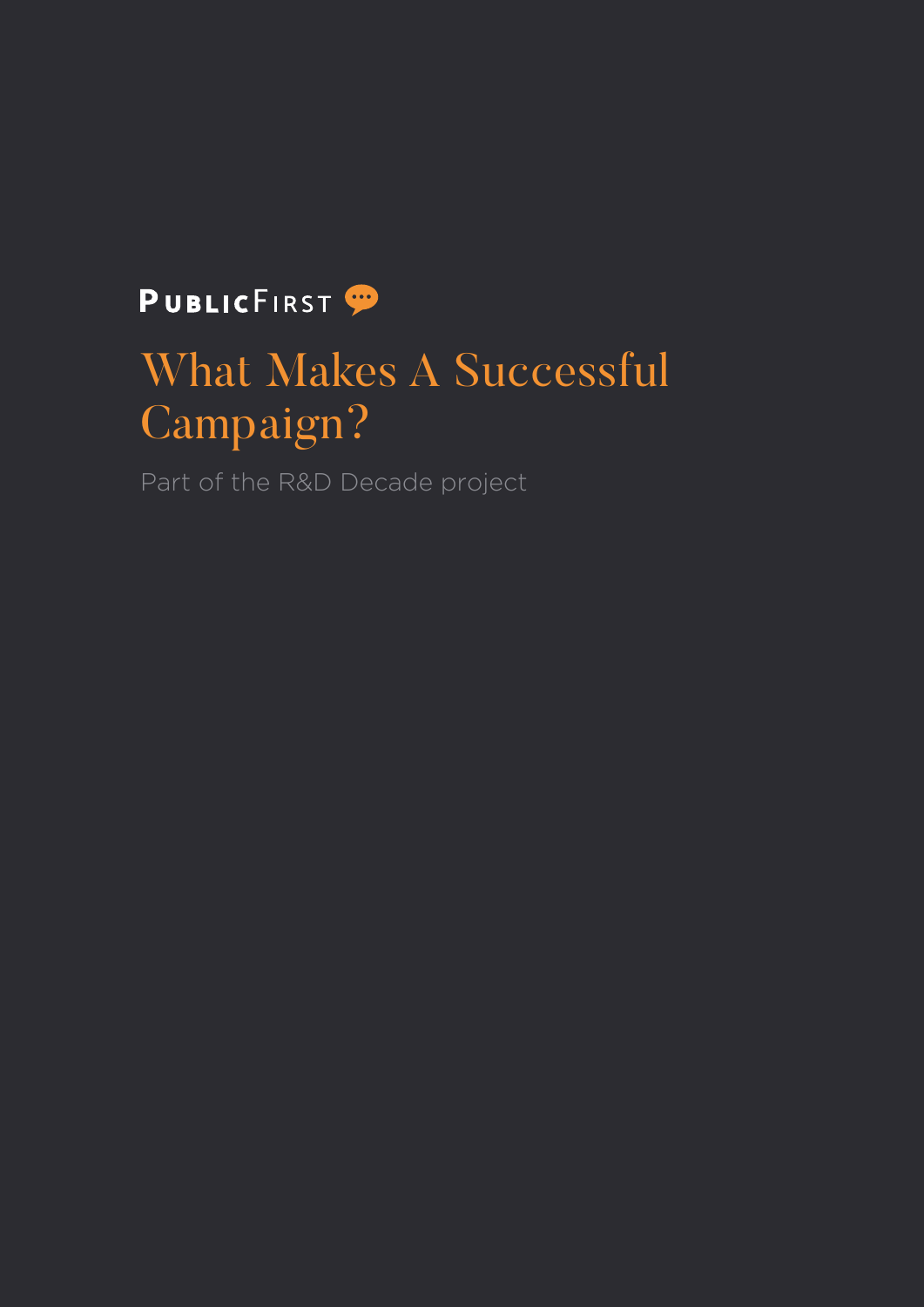## Eight Key Tools for a Successful Campaign

**Authors:** Carly Munnelly and Luke Tryl

Our in-depth analysis of 25 campaigns shows that there is no exact formula for creating a successful campaign. However, there are tools found consistently through many of the campaigns, which are useful to understand.

#### The 8 key tools deployed by major campaigns are to:

## 1. Craft a succinct and clear message

With the public often spending little time tuned in to current affairs, it is important to have a simple message that cuts through.

#### **Engage through** social media

The age of social media has meant that every campaign now needs a presence online. It will not necessarily change results – and it can often be over-relied on – but a campaign can no longer get away without having one.

### 5. Evoke<br>5. emotion

Emotional campaigns have been some of the most successful - sharing personal stories and case studies allows the public to empathise with an issue on a personal level.

### Enlist high profile people and organisations

This has been effective for certain campaigns, by helping to spread their message to large social networks and different follower bases or media outlets.

### 2. Demonstrate large<br>2. public support

Through protests or petitions, this has shown to be incredibly effective in persuading politicians that an issue will impact them at the ballot box.

### $4.$  Provide an online toolkit

Online toolkits allow users to generate their own relevant content for a campaign. An online toolkit can increase user engagement and allow content to be shared organically by supporters.

## 6. Create coalitions

Where there are campaigns with multiple groups affected by the same issue, working together can help amplify issues and share resources.

### 8. Secure extensive media engagement

It remains vital for any campaign to engage with consumer media – newspaper circulations may be dropping but news circulation more broadly is thriving online and on social media.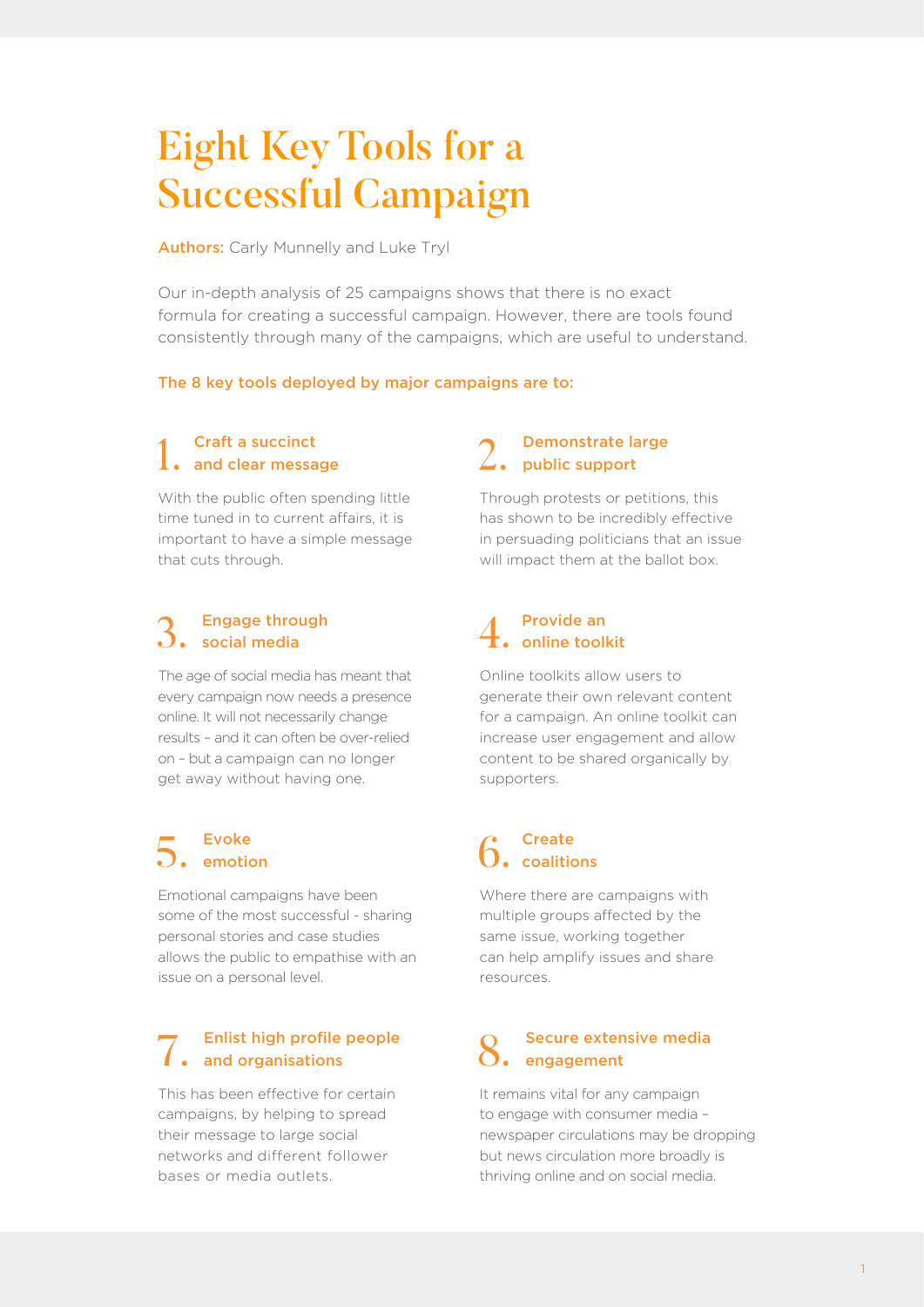#### Below we examine in more detail how these 25 campaigns used these tools.

### 1. Craft a succinct and clear message

Campaigners often only have a few seconds to capture the interest of members of the public, perhaps as they pass an advertisement, read a headline, or hear a spokesperson speak. Therefore, messages must be clear, persuasive and delivered quickly to attract and hold attention.

One example is from the Vote Leave campaign: "We send the EU £350 million a week. Let's fund our NHS instead." This message was branded on a red bus driven around the country, delivered to homes through leaflets, and published across many media sources. The simplicity and repetition of the message allowed it to cut-through and reach much of the public.

The School Cuts campaign's message, "4 in 5 schools in England are still in crisis in 2020 after years of Government cuts. Is your school on the list?" was effective because it was both succinct and personal. In this case, personalising the message enhanced public engagement because it took the campaign from being abstract and distant to directly impacting the individual.

• Other campaigns that utilised a succinct and clear message were: Fair Fuel UK; ONE Campaign's 0.7% of GNI on Aid; and the Campaign for Fairer Gambling's Stop the FOBTs.

### 2. Demonstrate large public support

An important tool used by nearly all of the successful campaigns we analysed was demonstrating large public support for the campaign, either through in-person protests or online petitions. Large scale protests are organised in strategic locations to further the campaign's aims, either by gaining media attention (protesting in disruptive places), public awareness (protesting on busy streets), or proximity to relevant decision makers (protesting policy changes outside of Parliament).

The Extinction Rebellion campaign used protests as a central part of their message delivery. They met in Parliament Square, spent 11 days blocking Oxford Street in Central London, and organised a synchronised international protest in more than 60 cities. The founders of the campaign used arrest as a tactic. They accredited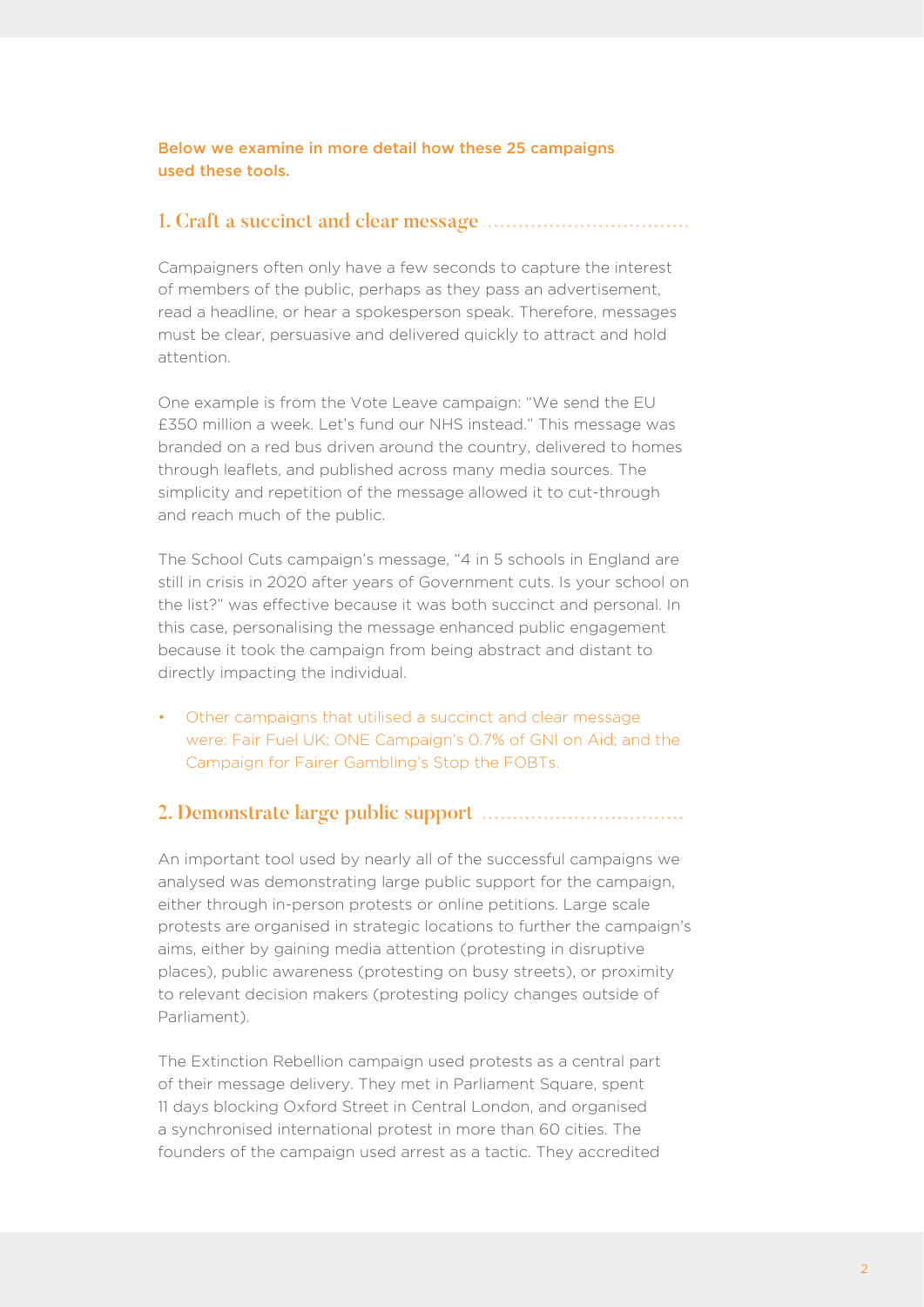much of their success in reaching the public to the amount of people who were arrested during protests. The extensive protests and arrests attracted large amounts of media attention, which the campaign has used to further spread their message.

Petitions are another great tool for demonstrating public support; if they are signed by more than 10,000 people they must receive a response from government, and if they are signed by more than 100,000 people they are considered for debate in Parliament, which can lead to real policy change. One extremely successful example of a petition was Hugh's Fish Fight, a campaign to change EU rules on fishing discard. This petition received more than 900,000 signatures, an important tool used in getting the issue in front of decision makers and achieving their campaign aims.

• Other campaigns that successfully utilised petitions were: Action on Sugar; Fair Fuel UK; Campaign Against Modern Slavery; Out of Sight Out of Mind; Raise the Rate; and PacketInWalkers.

#### 3. Engage through social media

A common thread among modern successful campaigns is the use of social media to engage the public and to spread their message rapidly at low cost. Social media allows campaigns to target new demographics without geographic restraints, as well as improve coordination amongst supporters (for example, sharing times and places of demonstrations).

The ONE campaign to get the UK to commit to spending 0.7% of GNI on aid managed to get their hashtag #TurnUpSaveLives to trend on Twitter twice on the day of the vote in Parliament. The pressure that this public support placed on Parliamentarians likely had an impact on their decision to ultimately put the 0.7% commitment into law.

Labour's campaign in the 2017 General Election used social media successfully. They not only spent more on social media advertising than their opponents, but they also spent smarter; Labour's advertising was more targeted and was shared more organically by supporters. According to estimates, more than 15 million people watched at least one Jeremy Corbyn video during the campaign.

• Other campaigns that successfully utilised social media were: Hugh's Fish Fight; Missing Type; Repeal the Porn Laws; 2% Government Spending on Defence; WASPI; Stronger In; Vote Leave; This Girl Can; PacketInWalkers; and Action on Sugar.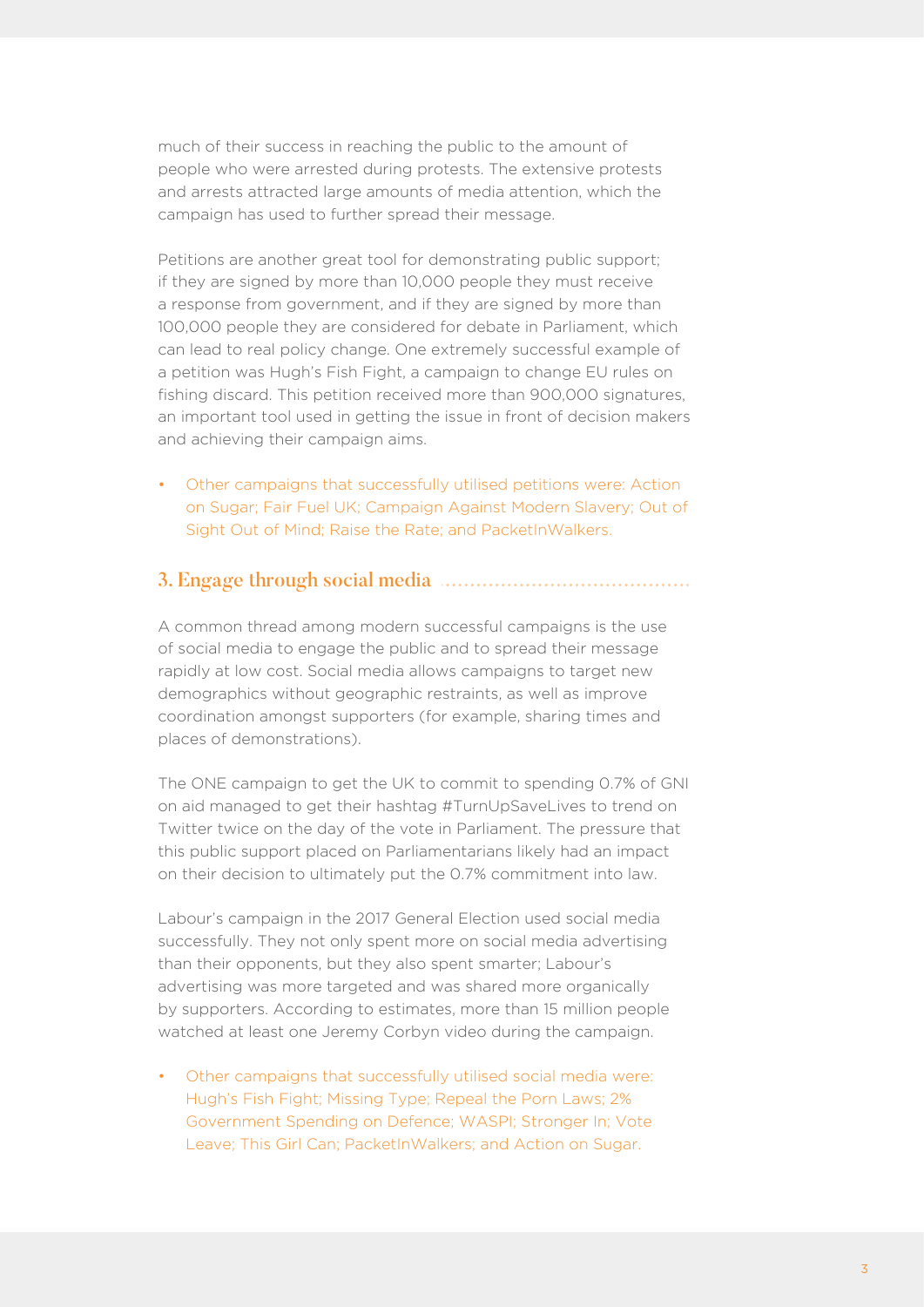### 4. Provide an online toolkit

Many of the successful campaigns we analysed used online toolkits to allow supporters to generate their own content and engage with the campaign. This user-generated content is useful in gaining new supporters because people are more likely to be sympathetic to a cause when they see someone they know and trust supporting it.

The 'This Girl Can' campaign by Sport England, which seeks to increase physical activity among all women across the UK, has been very successful at building an online presence. One key tool that this campaign utilises is free-to-use online resources, such as photos, images, poster templates, logo and brand guidelines. Through this, supporters are free to create and share their own content with their social networks; ultimately, this creates and spreads free advertising for the campaign.

The London Living Wage Foundation, which aims to get employers to pay the real living wage to their employees, provide an online toolkit to help both employers and employees support their cause. Employers can download press templates, reports, and logos to help the public recognise them as living wage employers, which the Foundation argues is good for business. Employees, on the other hand, can download resources to help encourage their employers to become living wage accredited. Ultimately, the campaign has been successful in getting 6,171 accredited employers.

• Other campaigns that successfully utilised online toolkits were: Rainbow Laces; Labour's 2017 General Election; Stop the education cuts; Hugh's Fish Fight; and Stop Funding Hate.

### 5. Evoke emotion

Emotion is a very powerful tool in persuasion and is key to many successful campaigns. One example of the effective use of emotion was Macmillan Cancer Support's 'Tackling the Carers' Crisis' campaign, which pushed for legislative change to provide additional support for carers for people with cancer. The campaign interviewed over 400 carers and shared their stories with the public, garnering public sympathy for the cause. They openly discussed the financial, mental health and social issues that carers face due to the lack of adequate support. Macmillan also used emotion as a tool in their research papers, one of which was entitled "Do You Care?". This tactic had a big impact, shown by over 15,000 people signing their petition. Ultimately, Macmillan was successful in getting legislation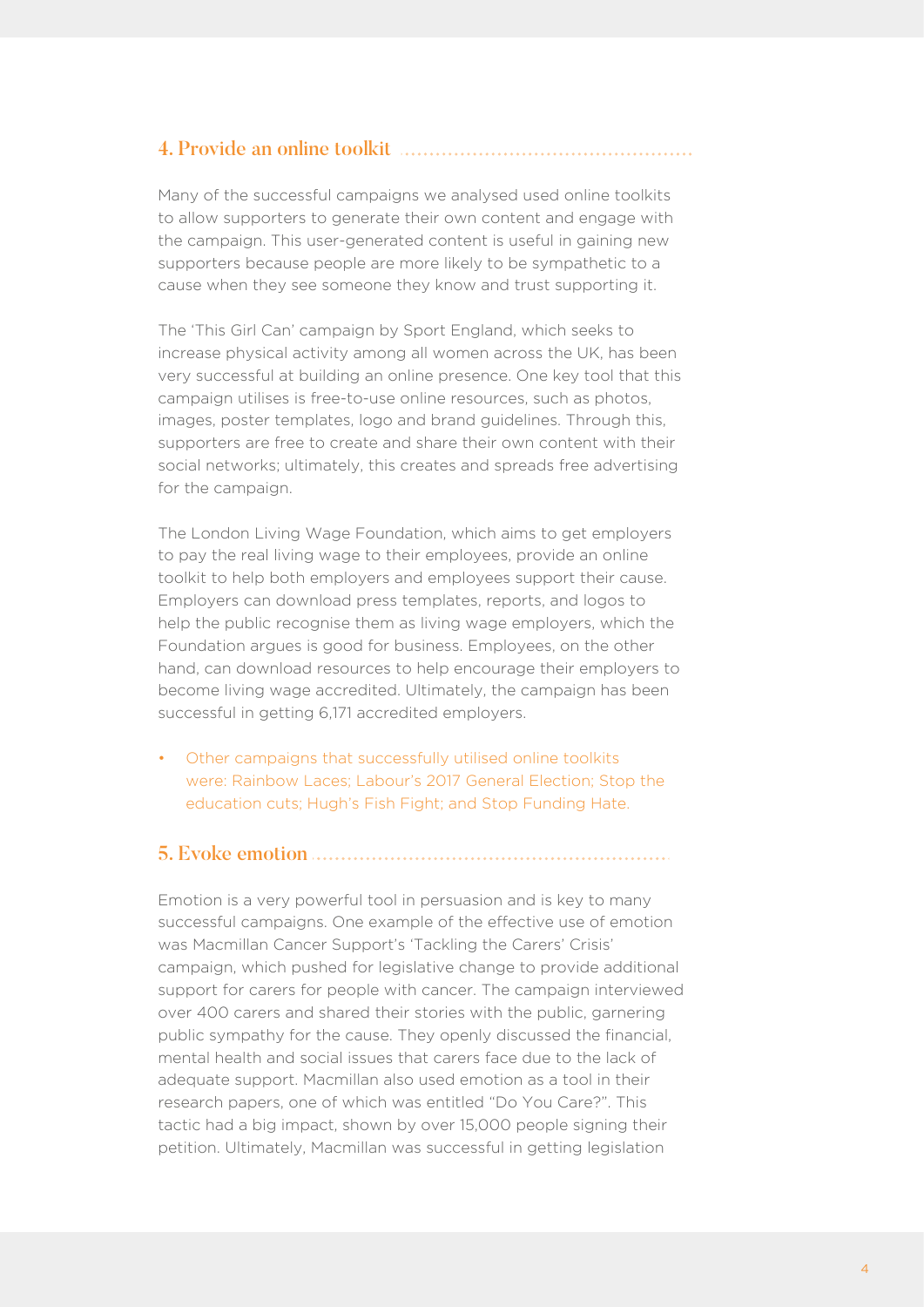passed (although they believe more needs to be done). One way campaigns can share personal stories to support their aims is by encouraging supporters to send letters to their members of Parliament. 'Raise the Rate,' a campaign lead by Sixth Form Colleges Associations, encouraged participants to send letters to Parliamentarians calling on them to raise the funding rate for sixth form students. Twelve associations representing school and college staff and students also wrote letters to the Chancellor of the Exchequer, urging him to increase funding.

• Other campaigns that successfully utilised emotion were: NHS Missing Type and the Living Wage Foundation.

#### 6. Create coalitions

A useful tool used by many of the successful campaigns we analysed was collaboration with organisations, people or campaigns with similar missions to create synergy behind the campaign. Collaboration can be a useful tool because it can expand the campaign's reach and audience, provide insights into the successes and failures of similar campaigns, and give the campaign's message more credibility.

Cancer Research UK's 'Out of Sight, Out of Mind' campaign, which aimed to close loopholes regarding tobacco advertising, worked with other public health campaigners to raise awareness of their research and their campaign message. By working in conjunction with other public health campaigns, 'Out of Sight, Out of Mind' was able to reach many people and subsequently got over 1,300 people to write to members of Parliament and local papers about the issue.

A campaign can also target new audiences who they may have otherwise found difficult to reach by collaborating with other organisations. A good example of this is the 'Stop Funding Hate' campaign, which aims to tackle hate speech in the media by persuading advertisers to pull support from publications that spread hate and division. The 'Stop Funding Hate' campaign partners with organisations such as the National Union of Students, and faith groups such as 'Stand Up!'. By tapping into their partners' networks, they can reach new audiences who are likely to be sympathetic to their message, including students, activists, religious groups and anti-racism groups.

• Campaigns that used coalitions effectively were: Tier 2 Campaign; Macmillan Carers; Stronger In; Campaign against Modern Slavery; Rainbow Laces; 0.7% on Aid; Action on Sugar; 2% Defence Spending; and WASPI.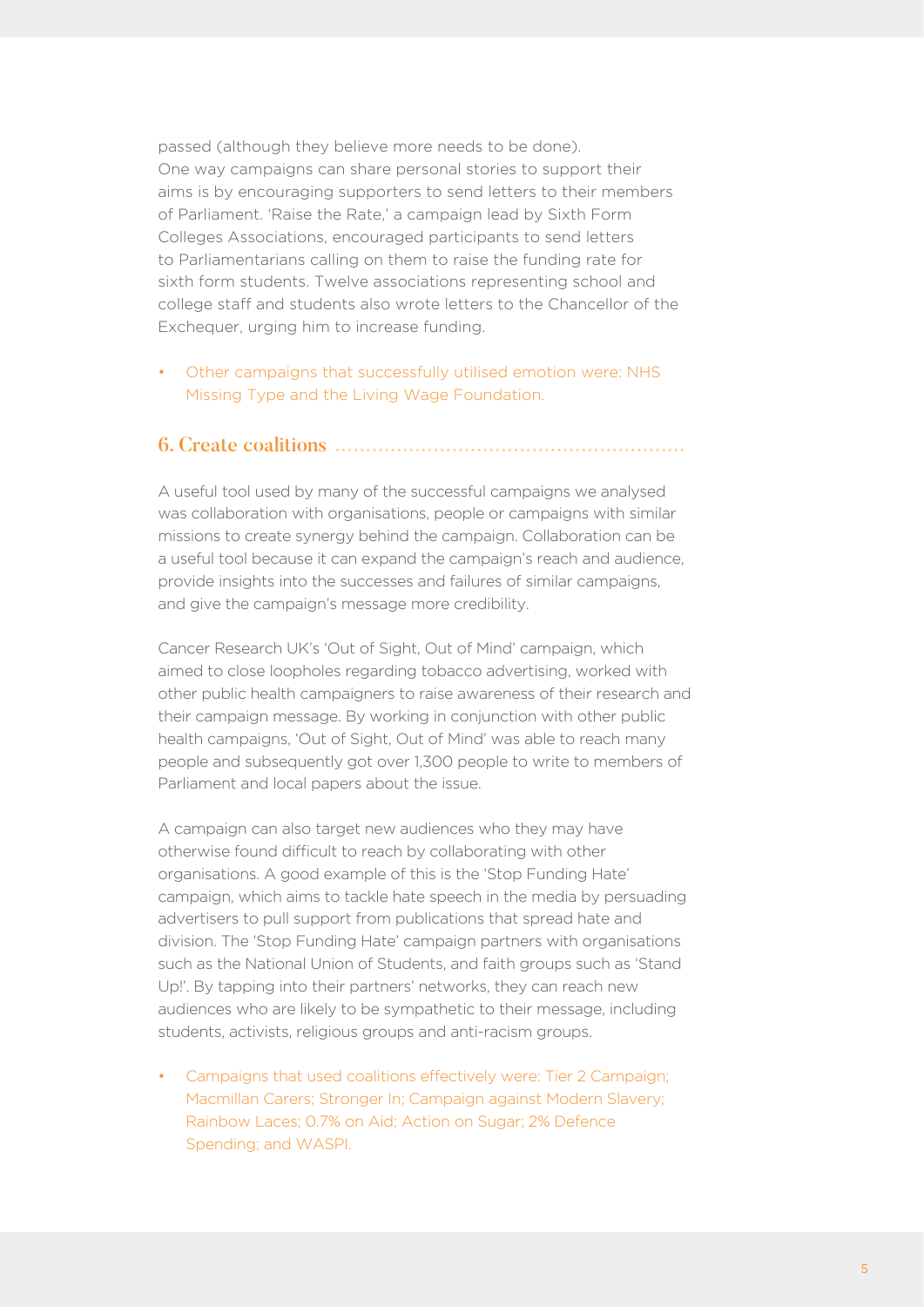### 7. Enlist high profile people and organisations

Enlisting high profile people and corporations to show support for your campaign can have enormous repercussions on the reach, audience and credibility of the campaign. Hugh's Fish Fight is a great example of the effectiveness of enlisting high-profile people and corporations. This campaign to change EU rules on fishing discard was led by Hugh Fearnley-Whittingstall, a TV host on Channel 4. He was able to leverage his position as a high-profile individual to reach millions of people across the country and share his message. His status also attracted other high-profile organisations to join his efforts such as Greenpeace, Fish2Fork, the Marine Conservation Society, and the WWF. The powerful individuals and corporations supporting this campaign ultimately resulted in 900,000 signatures on their petition, as well as significant pressure on politicians and leading retailers to implement change.

Media also tend to take more interest in campaigns supported by high profile people and corporations, which in turn spreads the message further and garners more support for the campaign. In the case of Hugh's Fish Fight, the Independent ran a front-page story on the campaign soon after it was launched. This kind of media coverage is at least partly due to the high-profile nature of the campaign leader.

• Campaigns that enlisted high profile people and corporations were: Repeal Porn Laws; Rainbow Laces; WASPI; NHS Missing Type; Action on Sugar; Stronger In; and Campaign Against Modern Slavery.

#### 8. Secure extensive media engagement

Media engagement is without doubt a vital part of any successful campaign; every campaign we analysed engaged with either traditional or online media, or both.

38 Degree's 'PacketInWalkers' campaign used a combination of traditional and online media to spread its message. However, it was particularly effective at engaging with traditional media. The campaign secured coverage in international news outlets, such as CNN and Time Magazine, and featured as BBC News' most read story of the day. The campaign encouraged supporters to post crisp packets back to Walkers to highlight the lack of quality recycling schemes and the environmental consequences of using plastic in the crisp packet manufacturing process. The use of media was extremely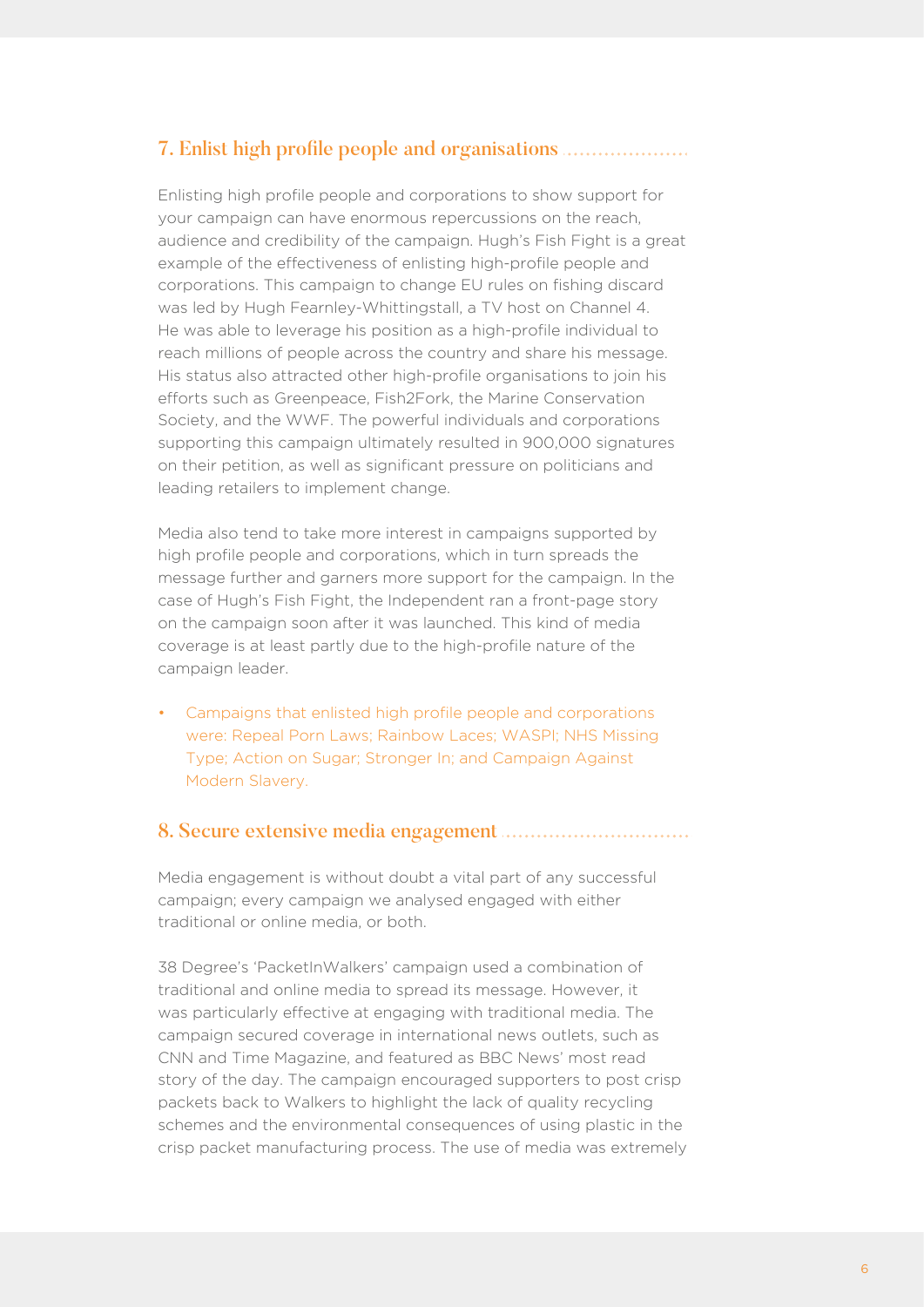effective, shown by the sheer amount of people who signed the petition and mailed packages back to Walkers. Just two months after the campaign was launched, Walkers announced a new recycling scheme, which includes encouraging consumers to send any crisp brand packet to over 8,000 collection points across the country.

During the EU referendum the Vote Leave campaign engaged with a combination of media outlets but focused mostly on online campaigning. The Vote Leave campaign engaged with online media and social media more effectively than the Stronger In Campaign, which was a big factor in Vote Leave's ultimate success. Vote Leave put a heavier emphasis on Facebook as opposed to Twitter, whereas the Remain Campaign did the reverse. Facebook turned out to be a more effective tool in reaching their target audience; in the last 30 days before the referendum, Vote Leave received nearly 4 million interactions on social media, whereas Stronger In received just 2 million. This example speaks to the importance of understanding the different demographics across different media outlets and strategically engaging with them.

• Other campaigns that used extensive media engagement were: This Girl Can; Tier 2 Visa; Campaign for Fairer Gambling; WASPI; Stronger In; Fair Fuel UK; Rainbow; Campaign against modern slavery; Labour 2017 General Election; Hugh's Fish Fight; Out of Sight Out of Mind; the Opioid Timebomb; and NHS Missing Type.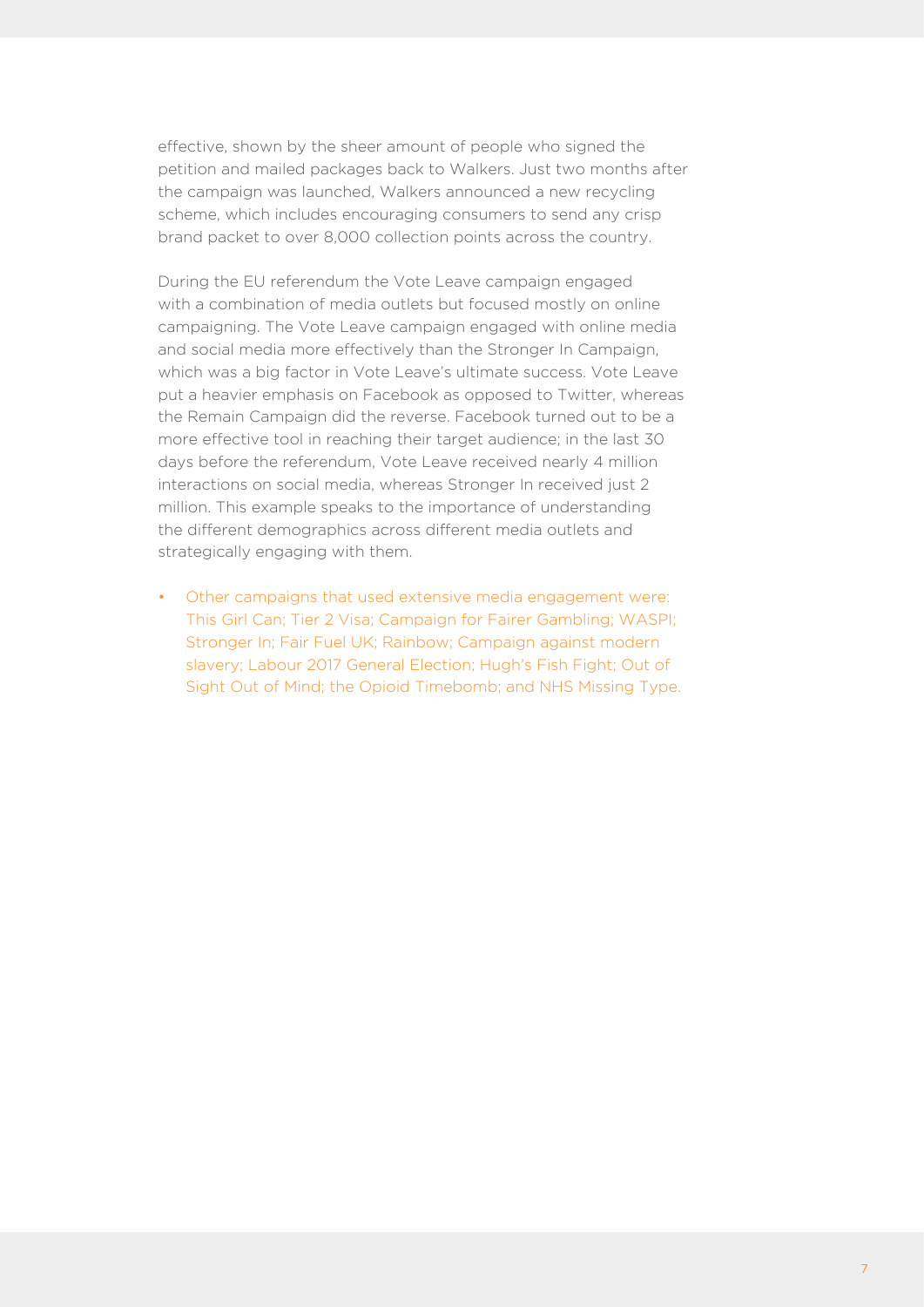This research was produced by Public First under commission from the Wellcome Trust and the Campaign for Science and Engineering (CaSE) as part of their R&D Decade project [\(see website for more](https://wellcome.ac.uk/what-we-do/our-work/our-policy-work-government-investment-research)  [information](https://wellcome.ac.uk/what-we-do/our-work/our-policy-work-government-investment-research)).



Wellcome exists to improve health by helping great ideas to thrive. We support researchers, we take on big health challenges, we campaign for better science, and we help everyone get involved with science and health research. We are a politically and financially independent foundation.



The Campaign for Science and Engineering (CaSE) is the UK's leading independent advocate for science and engineering. Our mission is to ensure that the UK has the skills, funding and policies to enable science and engineering thrive. We represent over 115 scientific organisations including businesses, universities, professional bodies, and research charities as well as individual scientists and engineers. Collectively our members employ over 336,000 people in the UK, and our industry and charity members invest over £32bn a year globally in R&D. We are funded entirely by our members and receive no funding from government